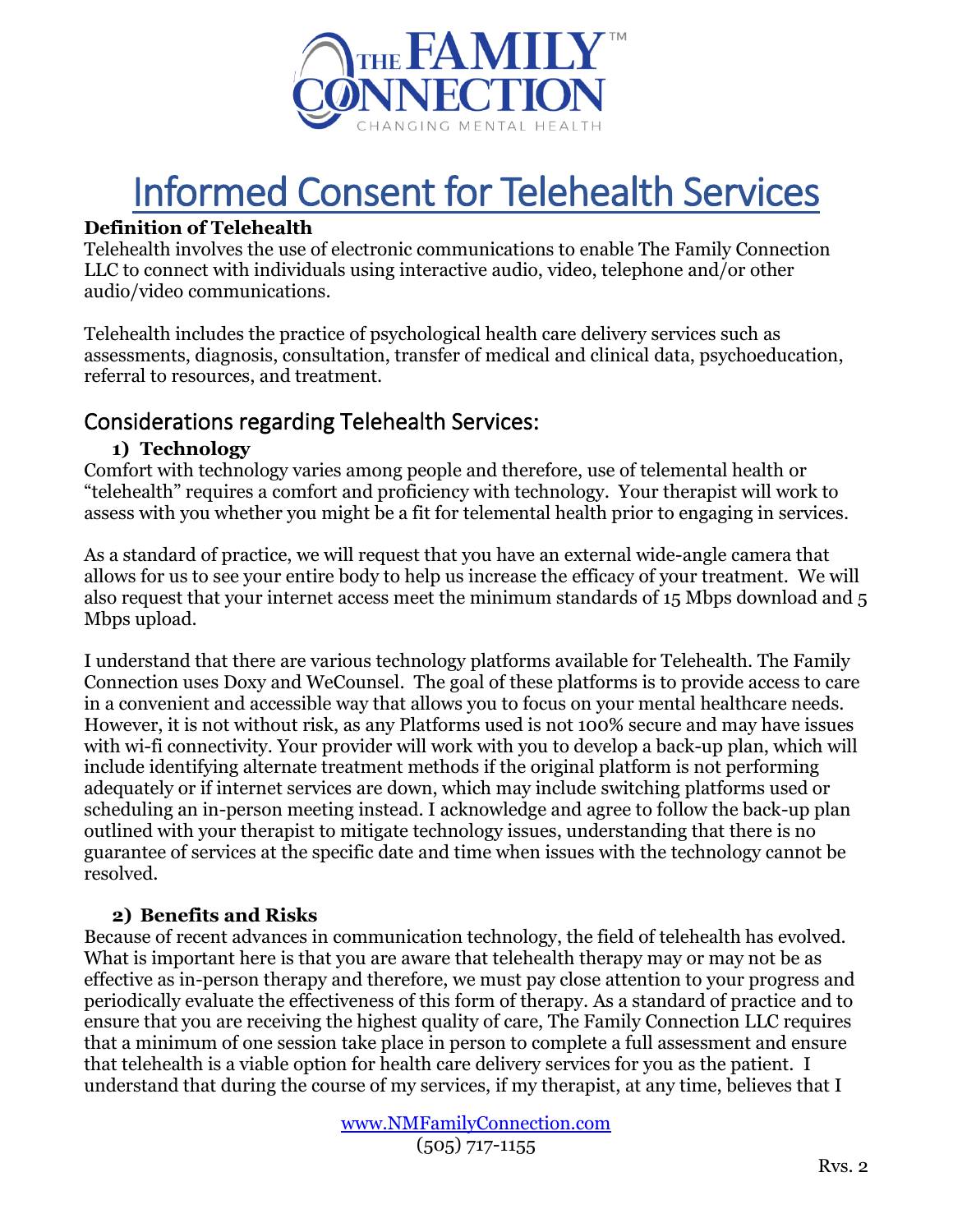

would be better served by another form of intervention (e.g. face-to-face services), I will be referred to in-person counseling and/or referred to a mental health professional who can provide those services in my area. I acknowledge that there is no guarantee that telehealth sessions will eliminate the need for me to see a therapist or other mental health provider in person.

I understand that I may benefit from telehealth services, but that results cannot be guaranteed or assured. I understand that the use of various technology platforms such as Doxy, WeCounsel, Zoom, etc. are not 100% secure and may have issues with WIFI connectivity. All attempts to keep information confidential while using these systems will be made but a guarantee of 100% confidentiality cannot be made with these communication platforms.

I understand that the alternatives to counseling through telehealth as they have been explained to me, and I am choosing to participate using telehealth technology.

# **3) Scheduling**

I understand that scheduling is based on my therapist's normal clinic hours. I understand that the telehealth appointment is time set aside specifically for my care and therefore, late cancellations and/or no call no shows may be assessed the entire session fee. I acknowledge that parameters for interaction with my therapist, including anticipated response times are covered in The Family Connection's Electronic Communication Consent and Social Media Policy.

# **4) Financial Obligations**

The Family Connection LLC will bill your available insurance for telehealth services.

If insurance is not available, fees associated with telehealth appointments are payable by credit or debit card only. If fees may be associated with my telehealth services, I agree to have my credit/debit card information on file with The Family Connection LLC. My card will be billed the same day as my scheduled telemedicine appointment. If my card is declined, The Family Connection LLC will cancel my appointment and I will be charged in accordance with the cancellation policy.

## **5) Confidentiality**

The laws that protect confidentiality of my personal information also apply to telehealth. As such, I understand that the information released by me during the course of my treatment is generally confidential with exceptions for safety and legal implications, as expressed in the Informed Consent document. The Family Connection agrees to use a HIPAA compliant electronic platform with a Business Associates Agreement to protect your privacy and confidentiality.

I understand that there are risks and consequences associated with telehealth including but not limited to the possibility, despite reasonable efforts on the part of my therapist, that the transmission of my medical information could be disrupted or distorted by technical failures.

> [www.NMFamilyConnection.com](http://www.nmfamilyconnection.com/) (505) 717-1155